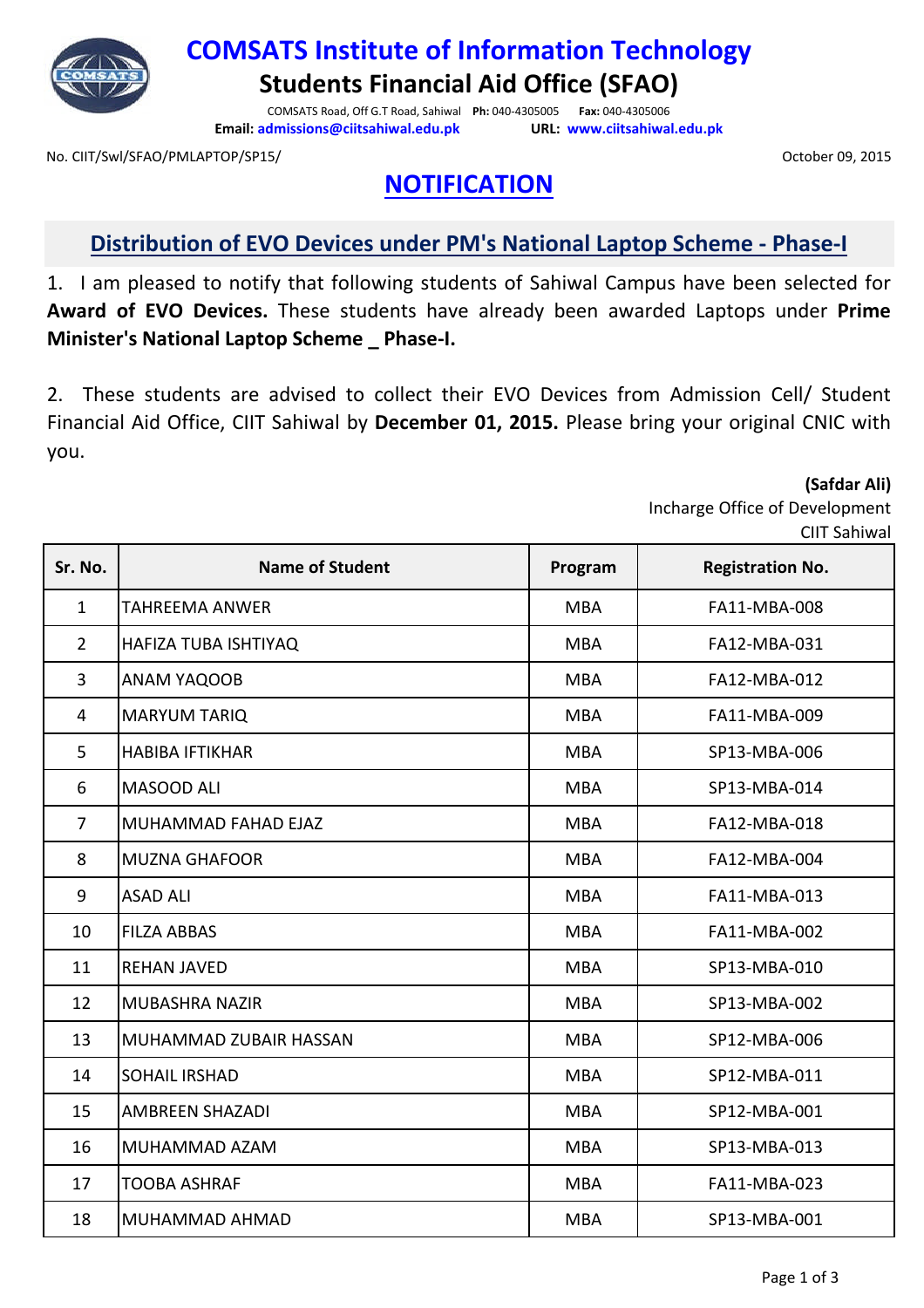

**COMSATS Institute of Information Technology Students Financial Aid Office (SFAO)**

COMSATS Road, Off G.T Road, Sahiwal **Ph:** 040-4305005 **Fax:** 040-4305006 **Email: admissions@ciitsahiwal.edu.pk URL: www.ciitsahiwal.edu.pk**

No. CIIT/Swl/SFAO/PMLAPTOP/SP15/ October 09, 2015

**NOTIFICATION**

## **Distribution of EVO Devices under PM's National Laptop Scheme - Phase-I**

1. I am pleased to notify that following students of Sahiwal Campus have been selected for **Award of EVO Devices.** These students have already been awarded Laptops under **Prime Minister's National Laptop Scheme \_ Phase-I.**

2. These students are advised to collect their EVO Devices from Admission Cell/ Student Financial Aid Office, CIIT Sahiwal by **December 01, 2015.** Please bring your original CNIC with you.

**(Safdar Ali)**

Incharge Office of Development  $C<sub>1</sub>$  sahiwal

| Sr. No. | <b>Name of Student</b>      | Program    | <b>Registration No.</b> |
|---------|-----------------------------|------------|-------------------------|
| 19      | <b>SIDRA SHARIF</b>         | <b>MBA</b> | FA12-MBA-015            |
| 20      | MUHAMMAD KHURRAM GUL        | <b>MBA</b> | SP12-MBA-004            |
| 21      | <b>AMNA SHAHZADI</b>        | <b>MBA</b> | FA12-MBA-009            |
| 22      | <b>ADEEL NAWAZ</b>          | <b>MBA</b> | FA12-MBA-014            |
| 23      | <b>MUHAMMAD BILAL MAJID</b> | <b>MBA</b> | FA11-MBA-034            |
| 24      | <b>IQRA BEGUM</b>           | <b>MBA</b> | FA11-MBA-025            |
| 25      | <b>HUDA ASHRAF</b>          | <b>MBA</b> | FA11-MBA-022            |
| 26      | <b>MUHAMMAD USMAN GHANI</b> | <b>MBA</b> | SP13-MBA-003            |
| 27      | <b>SARFRAZ AHMAD LODHI</b>  | <b>MBA</b> | FA11-MBA-010            |
| 28      | <b>SAHER ZAIB</b>           | <b>MBA</b> | FA11-MBA-005            |
| 29      | SAIRA BAQA SUKHAIRA         | <b>MBA</b> | FA11-MBA-024            |
| 30      | MUHAMMAD FAHEEM SAFDAR      | <b>MBA</b> | SP12-MBA-003            |
| 31      | <b>KHINZA KHALID</b>        | <b>MBA</b> | FA11-MBA-026            |
| 32      | MUHAMMAD JUNAID KHAN        | <b>MBA</b> | SP11-MBA-016            |
| 33      | <b>MAHRAN AHMAD</b>         | <b>MBA</b> | FA11-MBA-011            |
| 34      | <b>ANIQA KOMAL KHAN</b>     | <b>MBA</b> | FA11-MBA-030            |
| 35      | <b>UMAR KHALID ALI</b>      | <b>MBA</b> | SP11-MBA-015            |
| 36      | <b>ALI RAZA</b>             | <b>MBA</b> | SP11-MBA-013            |